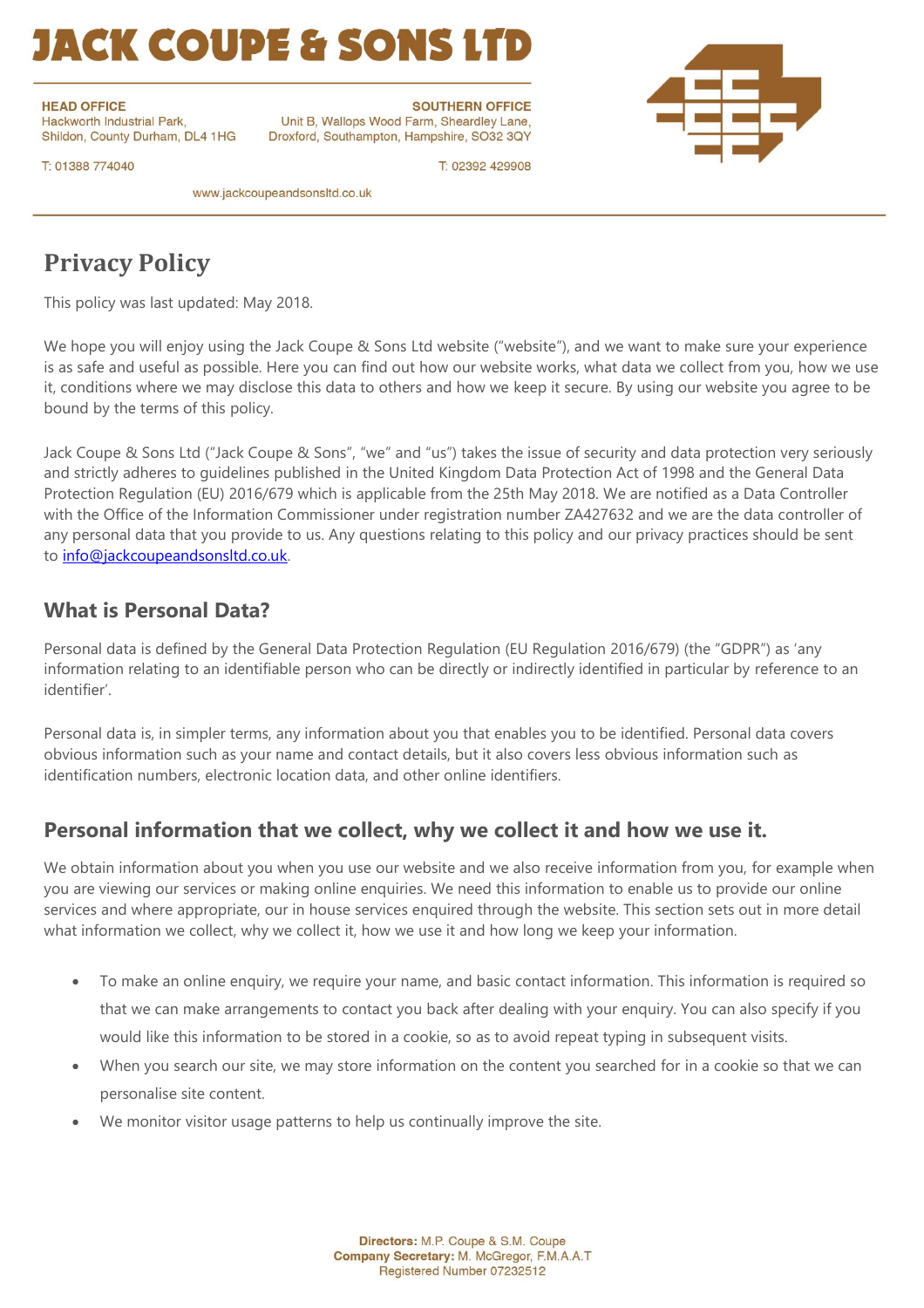# **ACK COUPE & SONS**

**HEAD OFFICE** 

Hackworth Industrial Park, Shildon, County Durham, DL4 1HG

**SOUTHERN OFFICE** Unit B, Wallops Wood Farm, Sheardley Lane, Droxford, Southampton, Hampshire, SO32 3QY



T: 01388 774040

www.jackcoupeandsonsltd.co.uk

• Occasionally, we may use your e-mail address to send you information about changes to this website, we will ask you for permission to do so.

T: 02392 429908

• Phone calls may be recorded, and any recorded calls will be retained for a maximum of 12 months and only be

used for training and quality purposes and/or to prevent or detect crime.

We review our data retention periods regularly and will only hold your personal data for as long as is necessary for the relevant activity, or as required by law (we may be legally required to hold some types of information), or as set out in any relevant contract we have with you.

### **What are my rights?**

Under the GDPR, you have the following rights, which we will always work to uphold:

a) The right to be informed about our collection and use of your personal data. This Privacy Notice should tell you everything you need to know, but you can always contact our Data Protection Manager via 01388 774040 or moya@jackcoupeandsonsltd.co.uk.

b) The right to access the personal data we hold about you.

c) The right to have your personal data rectified if any of your personal data held by us is inaccurate or incomplete.

d) The right to be forgotten, ie the right to ask us to delete or otherwise dispose of any of your personal data that we have.

e) The right to restrict (i.e. prevent) the processing of your personal data.

f) The right to object to us using your personal data for a particular purpose or purposes.

g) The right to data portability. This means that, if you have provided personal data to us directly, we are using it with your consent or for the performance of a contract, you can ask us for a copy of that personal data to re-use with another service or business in many cases.

h) Rights relating to automated decision-making and profiling. We do not currently use your personal data in this way.

Further information about your rights can also be obtained from the Information Commissioner's Office or your local Citizens Advice Bureau.

If you have any cause for complaint about our use of your personal data, you can seek recourse through our Complaints Procedure which is available from the Data Protection Officer or from our office. If you remain dissatisfied, you have the right to lodge a complaint with the Information Commissioner's Office, Wycliffe House, Water Lane, Wilmslow, Cheshire SK9 5AF, telephone 01625 545745, email [enquiries@ico.gsi.gov.uk.](mailto:enquiries@ico.gsi.gov.uk)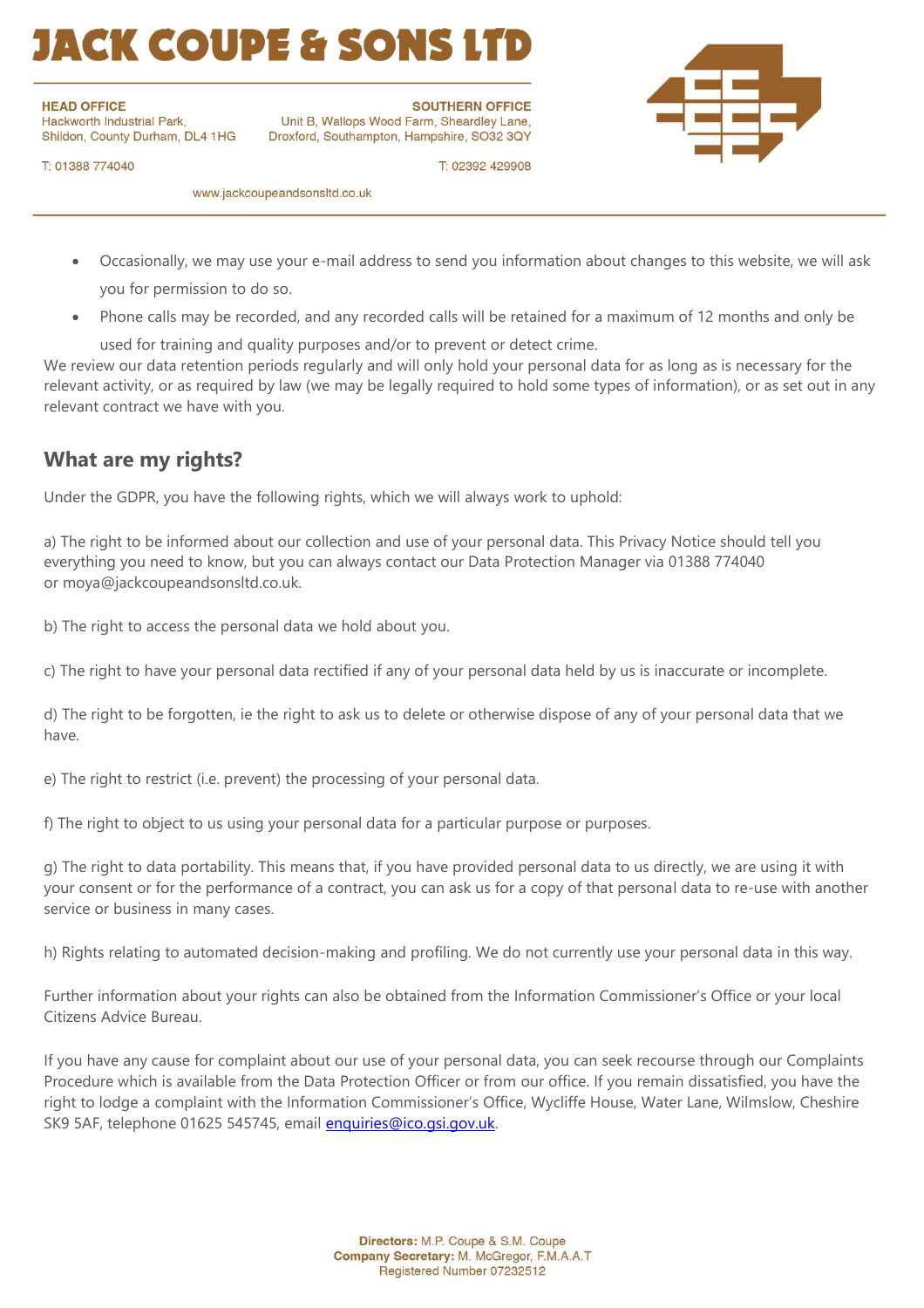# **IACK COUPE & SONS LTD**

**HEAD OFFICE** Hackworth Industrial Park,

Shildon, County Durham, DL4 1HG

**SOUTHERN OFFICE** Unit B, Wallops Wood Farm, Sheardley Lane, Droxford, Southampton, Hampshire, SO32 3QY



T: 01388 774040

www.jackcoupeandsonsltd.co.uk

#### **Access to Your Information**

You may request, at any time, a copy of the personal information the Company holds about you, at no cost. Should you wish to access or update the personal information that we hold, please contact us by sending a written request to Jack Coupe & Sons Ltd, Hackworth Industrial Park, Shildon, Co Durham, DL4 1HG or *info@jackcoupeandsonsltd.co.uk* If you wish to have the information the Company holds on your person removed, please request this in writing to Jack Coupe & Sons Ltd, Hackworth Industrial Park, Shildon, Co Durham, DL4 1HG or [info@jackcoupeandsonsltd.co.uk](mailto:info@jackcoupeandsonsltd.co.uk) - as long as your information is not pertinent to the completion of a contract or required for any legal reason it will be removed.

T: 02392 429908

If you are concerned that we are not using your information in accordance with the law, or are not satisfied with our response to a request made above, then you can complain to the Information Commissioner's Office.

#### **How do you use my personal data?**

Under the GDPR, we must always have a lawful basis for using personal data. This may be because the data is necessary for our performance of a contract with you, because you have consented to our use of your personal data, or because it is in our legitimate business interests to use it. Your personal data may be used for one or more of the following purposes:

- Providing and managing your account
- Supplying our services to you. Your personal details are required in order for us to enter into a contract with you
- Personalising and tailoring our services for you
- Communicating with you. This may include responding to emails or calls from you
- Supplying you with information by email (you may unsubscribe or opt-out at any time by clicking on the unsubscribe links in any of our emails).

With your permission and/or where permitted by law, we may also use your personal data for marketing purposes, which may include contacting you by email and/or telephone and/or text message and/or post with information, news, and offers related to our services. You will not be sent any unlawful marketing or spam. We will always work to fully protect your rights and comply with our obligations under the GDPR and the Privacy and Electronic Communications (EC Directive) Regulations 2003, and you will always have the opportunity to opt-out.

### **How Long Will You Keep My Personal Data?**

We will not keep your personal data for any longer than is necessary in light of the reason(s) for which it was first collected. Your personal data will therefore be kept for the following periods (or, where there is no fixed period, the following factors will be used to determine how long it is kept):

#### **Data Security**

Please be aware that the transmission of information via the internet is not always completely secure. Although we will do our best to protect your personal data, we cannot guarantee the complete security of your data transmitted to us electronically; any transmission is at your own risk. Once we have received your information, we will use strict procedures and security features to restrict unauthorised access.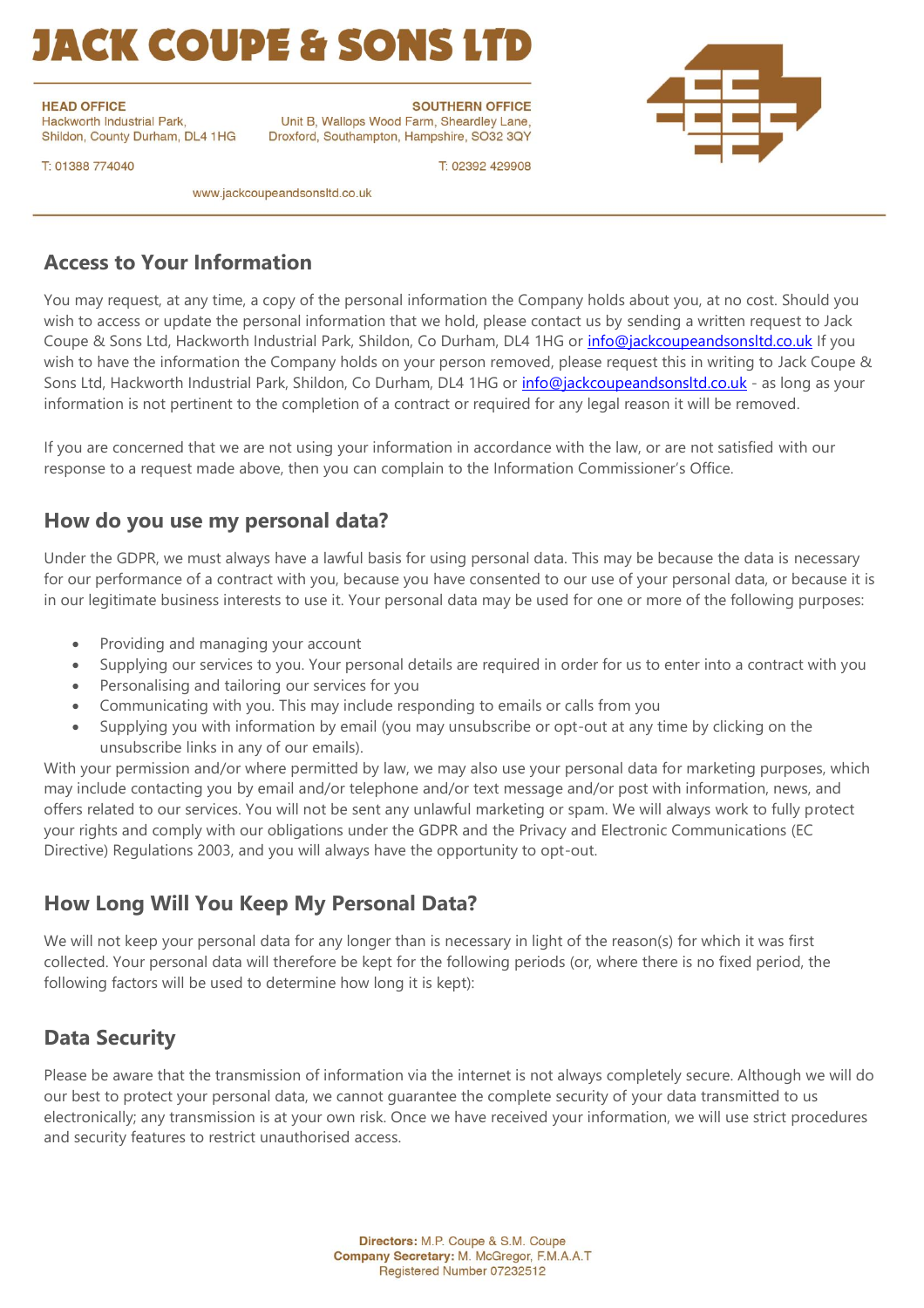# **IACK COUPE & SONS L'**

**HEAD OFFICE** Hackworth Industrial Park, Shildon, County Durham, DL4 1HG

**SOUTHERN OFFICE** Unit B, Wallops Wood Farm, Sheardley Lane, Droxford, Southampton, Hampshire, SO32 3QY



T: 01388 774040

www.jackcoupeandsonsltd.co.uk

All credit/debit card data taken through our websites is encrypted in accordance with PCI-DSS.

### **Data Storage and Use of Data Outside of the European Economic Area**

We store your data on secure servers inside the European Economic Area (EEA).

#### **Disclosing Your Information**

We may disclose your personal information to third parties under the following circumstances:

• If we are under a duty to disclose or share your personal data in order to comply with any legal obligation, or in order to enforce or apply our terms of use and other agreements; or to protect the rights, property, or safety of Jack Coupe & Sons Ltd, our customers, or others. This includes exchanging information with other companies and organisations for the purposes of fraud protection and credit risk reduction.

T: 02392 429908

#### **How we use cookies**

Jack Coupe & Sons Ltd use cookies to help improve our websites and make your browsing experience more useful, more relevant and tailored to you. In order to comply with the most recent legislation and in the interests of transparency, we have updated our privacy policy to give you clearer information on the way we use technology such as cookies and how they affect your privacy.

Cookies are small text files, placed on your hard disk by a web page server. They are uniquely assigned to you, and can only be read by a web server in the domain that issued the cookie to you.

We will use encrypted information gathered from the cookies to improve your online experience with Jack Coupe & Sons Ltd.

Some of the cookies we use will expire after you close the browser window. These are called session cookies. Some cookies last longer than this, because they are used to identify return visits to the website.

#### **Types of cookies:**

- Session cookies are deleted when you leave our websites. They help keep track of your progress so you don't have to enter the same information more than once.
- Persistent cookies stay on your device after your browsing session has ended. They will remember settings, preferences and details for the next time you use the websites.
- First party cookies are set by the website owner, i.e. Jack Coupe & Sons Ltd.
- Third party cookies are set by other parties, such as Google and Twitter.
- Necessary cookies are required for the operation of our website.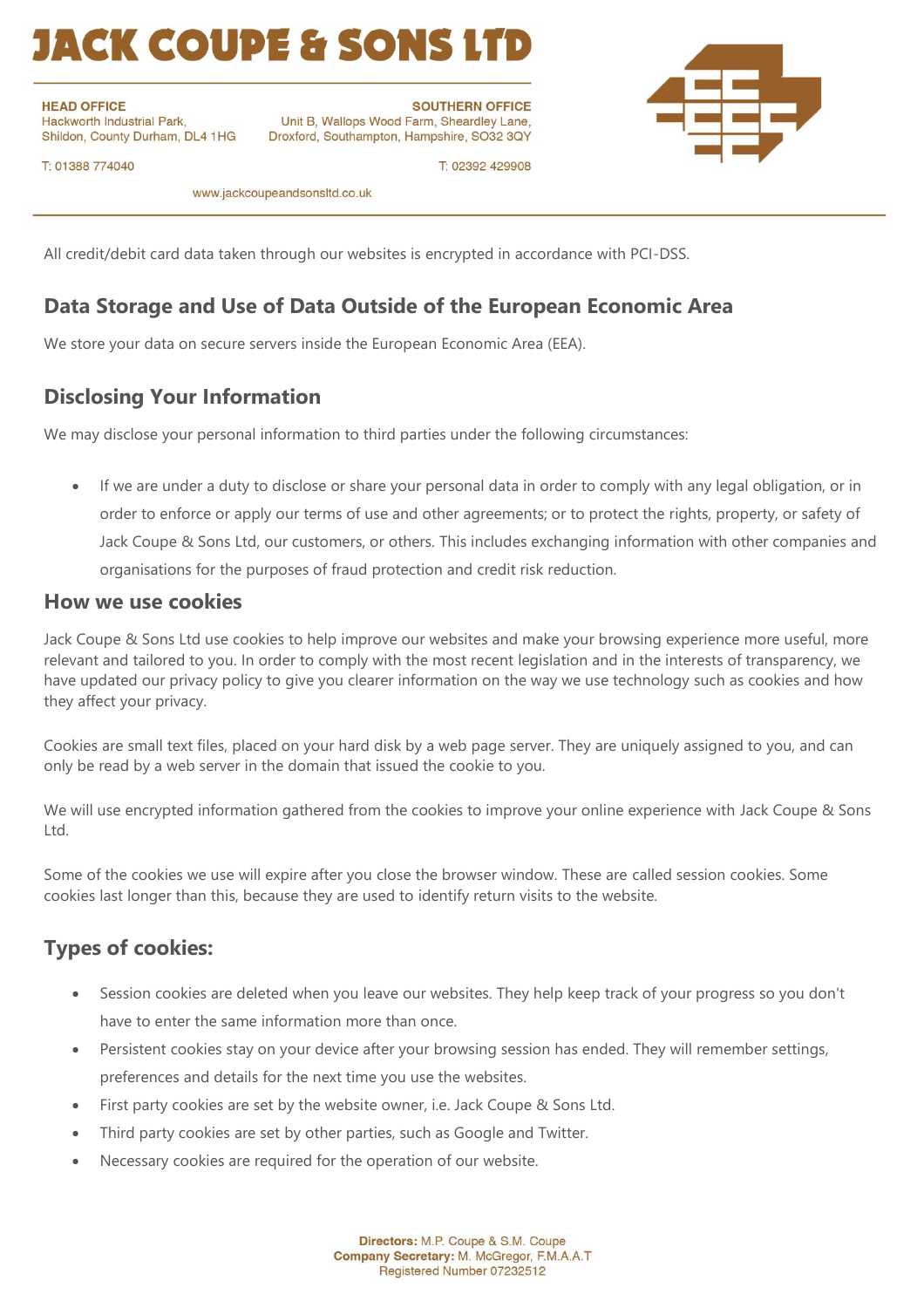# **ACK COUPE & SONS LT**

**HEAD OFFICE** 

Hackworth Industrial Park, Shildon, County Durham, DL4 1HG

**SOUTHERN OFFICE** Unit B, Wallops Wood Farm, Sheardley Lane, Droxford, Southampton, Hampshire, SO32 3QY



T: 01388 774040

www.jackcoupeandsonsltd.co.uk

• Performance or analytical cookies allow us to recognise and count the number of visitors and to see how visitors move around our website when they are using it. This helps us to improve the way our website works, for

T: 02392 429908

example, by ensuring that users are finding what they are looking for easily.

To find out even more about cookies, visit: [http://www.aboutcookies.org](http://www.aboutcookies.org/)

#### **IP Addresses**

The additional cookies that run during your session will collect information about your computer in the form of server logs, including where available your IP address, operating system and browser type, for system administration. This is statistical data about our users' browsing actions. Disabling cookies ensures that your IP address will not be recorded.

Jack Coupe & Sons Ltd recommend that you accept cookies, as we use them to:

- Customise elements of our website's layout and content, and test different designs of our websites to improve your experience.
- Recognise when a user has visited before, meaning we can see how many unique visits we receive. We can then make sure the websites are easy to use and have enough capacity.
- Remember your preferences and settings, such as text size and language.
- Recognise your device so you don't have to provide the same information during your visit, or on subsequent visits.
- Help us identify errors and resolve them effectively.
- Establish what information is relevant to you while you are browsing our websites.
- Collect statistical, anonymous information about how our visitors use/interact with our digital services so we can improve them.
- Learn which parts of our websites are most popular and improve them.
- See how effective our online messages are.

However, you can choose to decline cookies by changing your browser settings.

#### **Marketing**

It is your choice whether you receive information such as marketing from us and you can select this by ticking the relevant boxes on the form where we collect your information. We will not contact you for marketing purposes unless you have given your prior consent. If you have agreed to receive marketing from Jack Coupe & Sons Ltd we may e-mail to inform you of new services available from companies within the Jack Coupe & Sons group. If, at any time, you no longer wish to receive this information, please send a written request to info@jackcoupeandsonsItd.co.uk. Also, all of our email marketing correspondence gives you the option to opt-out of receiving further marketing emails. Please note that you will still receive emails directly related to an enquiry you have submitted via our contact form.